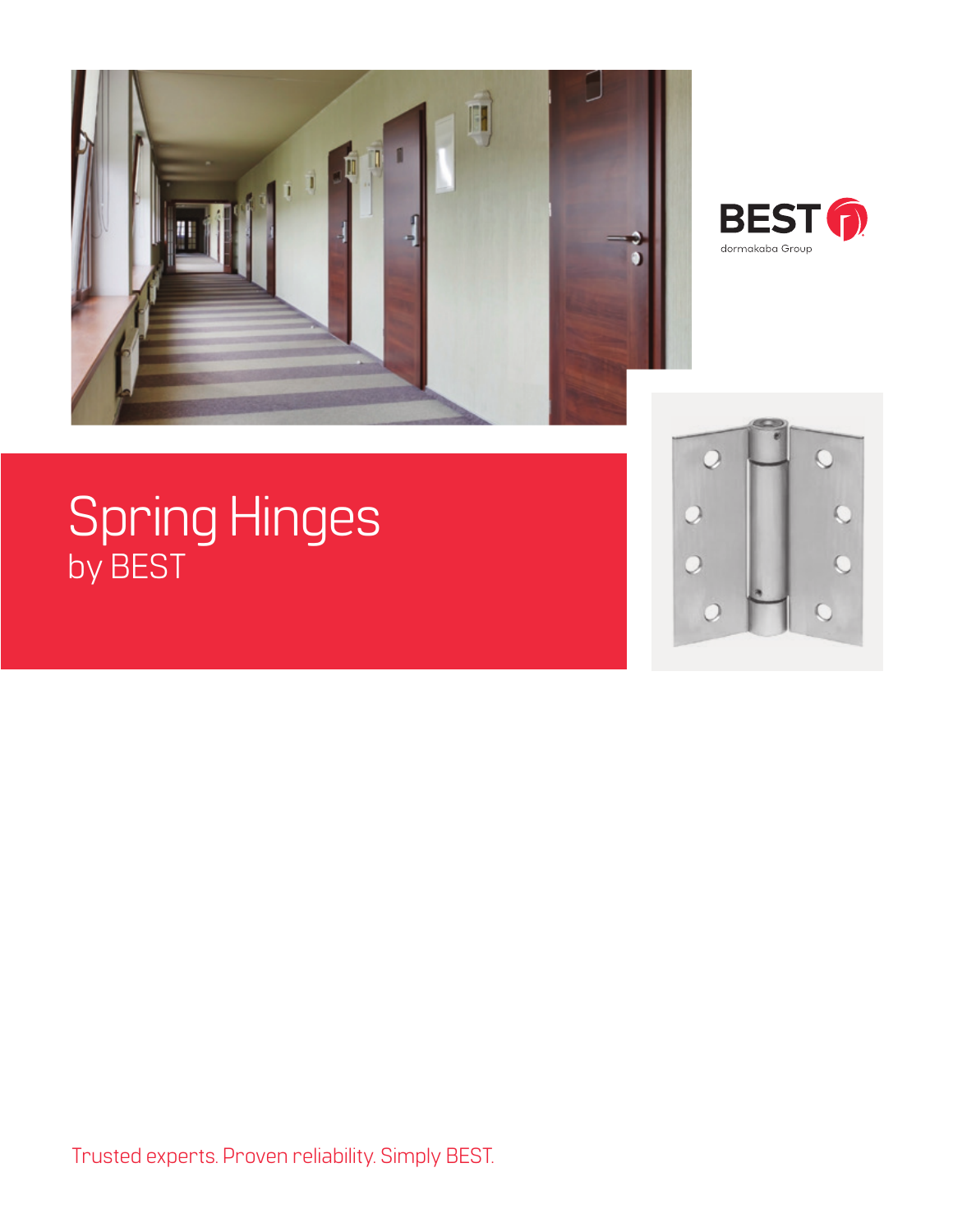# **Spring Hinges**

# **Full Mortise**

**2060R** – (ANSI K81071F) Square corners – steel-polished and plated or phosphated and prime coated for painting **2060R (32)** – (ANSI K51071F) Square corners – stainless steel – highly polished **2060R (32D)** – (ANSI K51071F) Square corners – stainless steel – satin finish **RD2060R** – (ANSI K81071F) 1/4" (6mm) Radius corners – steel-polished and plated or phosphated and prime coated for painting **RD2060R (32)** – (ANSI K51071F) 1/4" (6mm) Radius corners – stainless steel – highly polished **RD2060R (32D)** – (ANSI K51071F) 1/4" (6mm) Radius corners – stainless steel – satin finish **RD2068R** – (ANSI K81071F) 5/8" (16mm) Radius corners – Steel-polished and plated or phosphated and prime coated for painting **RD2068R (32)** – (ANSI K51071F) 5/8" (16mm) Radius corners – stainless steel – highly polished **RD2068R (32D)** – (ANSI K51071F) 5/8" (16mm) Radius corners – stainless steel – satin finish

- For labeled fire doors, stairwell doors, motel and hotel guest room doors, apartment unit entrance doors.
- Meets NFPA80 standard for 3 hour fire doors (NFPA-80 stipulates minimum of 2 spring hinges shall be used on labeled doors)
- $\cdot$  4 1/2" (114mm) size UL listed for door up to 4' x 8' (1219 x 2438mm)
- $\cdot$  4" (102mm) size approved for door up to 3' x 7' (914 x 2134mm)
- $\cdot$  3 1/2" (89mm) size approved for door up to 2' 8" x 7' (813 x 2134mm)
- Limited lifetime warranty for the life of the building
- Internal ratchet mechanism eliminates loose adjustment pins
- Closing power is adjustable up or down
- Excellent alternative to more expensive overhead mounted closers
- Hinges can be furnished as follows:
	- with decorative tips
	- with electric switches (CS) 4 1/2" (114 mm) only
	- Special screw hole pattern





**To Increase Torque (Fig 1)** • Close door

- 
- Engage 5/32" hex wrench • Rotate clockwise to increase torque
- Do not exceed 6 ratchet "clicks"



- **To Decrease Torque (Fig 2)**
- Close door
- Engage 5/32" hex wrench
- Depress wrench to disengage ratchet
- Let wrench rotate counter-clockwise
- to new setting
- Allow wrench to rise



**Install Locking Safety Screw (Fig 3)** • Install 6-32 5/8" recessed head machine screw packed with hinge

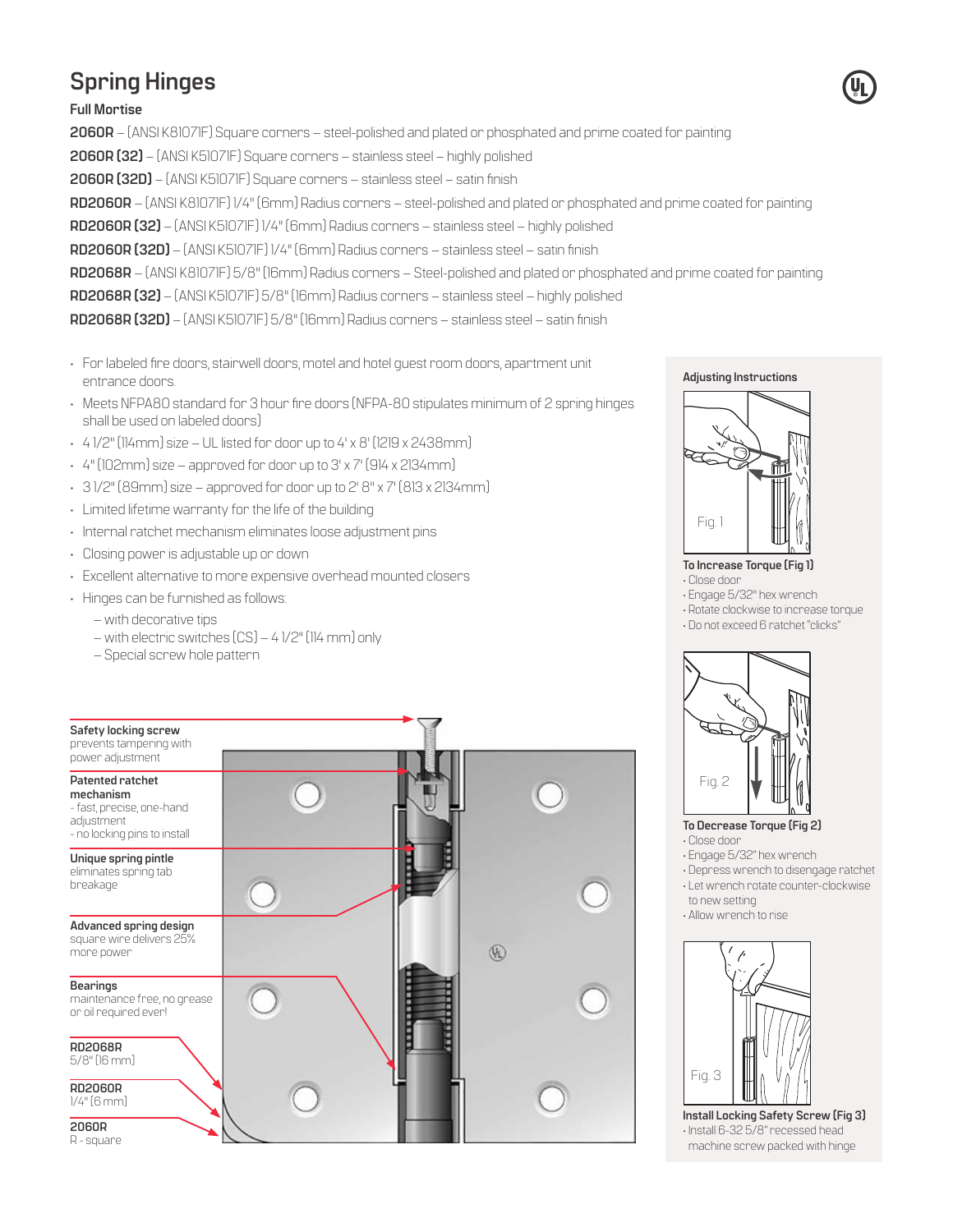# **Spring Hinges**

**2060R, RD2060R, RD2068R – 4 1/2"**

|               | Size Open<br>Gauge of Metal |        |       | Quantity Per<br>Flat Head Screws Per Piece |                    |       |        | Case Weight |      |
|---------------|-----------------------------|--------|-------|--------------------------------------------|--------------------|-------|--------|-------------|------|
| Inches        | lmm J                       | Inches | lmmJ  | Machine                                    | Wood               | Box   | Case   | Lbs.        | [Kg] |
| $41/2\times4$ | $[1]4 \times 102]$          | .134   | [3.4] | $8-12-24 \times 1/2$                       | $8-12 \times 11/4$ | 3 ea. | 48 ea. | 50          | [23] |
| 41/2 x 41/2   | $[1]4 \times 1]4]$          | .134   | [3.4] | $8-12-24 \times 1/2$                       | $8-12 \times 11/4$ | 3 ea. | 48 ea. | 53          | [24] |

# **Application guide lines for 2060R, RD2060R, RD2068R 4 1/2" x 4" and 4 1/2" x 4 1/2"**

| Door Size and Weight                                                                           | Number of Spring Hinges Required                                                           |
|------------------------------------------------------------------------------------------------|--------------------------------------------------------------------------------------------|
| For doors up to 80 lbs. (36Kg)<br>not exceeding 3'0" x 7' 6" x 13/4" (914 x 2286 x 44mm)       | 1 each No. 2060R, RD2060R or RD2068R with 2 each anti-friction bearing hinges of same size |
| For doors up to 130 lbs. (59Kg)<br>not exceeding 3' 0" x 7' 6" x 1 3/4" (914 x 2286 x 44mm)    | 2 each No. 2060R, RD2060R or RD2068R with I each anti-friction bearing hinges of same size |
| For doors up to 180 lbs. (81.6Kg)<br>not exceeding 3' 0" x 7' 6" x 1 3/4" (914 x 2286 x 44mm)  | 3 each No. 2060R, RD2060R or RD2068R                                                       |
| For doors up to 180 lbs. (81.6Kg)<br>not exceeding 4' 0" x 8' 0" x 1 3/4" (1219 x 2438 x 44mm) | 4 each No. 2060R, RD2060R or RD2068R                                                       |

When drafts or wind conditions exist, or carpets, door bottoms, bowed or twisted doors or frames, pivot point misalignment or improper latch adjustment affect either the free swinging or latching of the door, additional spring hinges may be required. \*NFPA-80 stipulates minimum of 2 spring hinges shall be used on labeled doors.

#### **2060R, RD2060R, RD2068R – 4"**

| Size Open    |                    |        | Gauge of Metal |                                      | <b>Flat Head Screws Per Piece</b> |       | Juantity Per |      | Case Weight |  |
|--------------|--------------------|--------|----------------|--------------------------------------|-----------------------------------|-------|--------------|------|-------------|--|
| Inches       | lmm J              | Inches | lmm J          | Machine                              | Wood                              | Box   | Case         | Lbs. | (Kq)        |  |
| $4 \times 4$ | $[102 \times 102]$ | 099    | [25]           | $8-12-24 \times 1/2$<br>with #9 head | $8-9x$                            | 2 ea. | 50 ea.       | 38   | (17)<br>ιı. |  |

# **Application guide lines for 2060R, RD2060R, RD2068R 4" x 4"**

| Door Size and Weight                                                                       | Number of Spring Hinges Required                                      |
|--------------------------------------------------------------------------------------------|-----------------------------------------------------------------------|
| For doors up to 3' 0" x 7' 0" x 13/4" (914 x 2134 x 44mm)<br>not exceeding 50 lbs. (23Kg)  | I each No. 2060R, RD2060R or RD2068R with 2 each similar sized hinges |
| For doors up to 3' 0" x 7' 0" x 13/4" (914 x 2134 x 44mm)<br>not exceeding 85 lbs. (39Kg)  | 2 each No. 2060R, RD2060R or RD2068R with I each similar sized hinge  |
| For doors up to 3' 0" x 7' 0" x 13/4" [914 x 2134 x 44mm]<br>not exceeding 110 lbs. (50Kg) | 3 each No. 2060R, RD2060R or RD2068R                                  |

Similar sized hinges used with spring hinges must present the same pivot point. When used as part of a complete listed assembly similar hinges must be the same as those tested. Otherwise, anti-friction hinges must be used.

\*NFPA-80 stipulates minimum of 2 spring hinges shall be used on labeled doors.

#### **2060R, RD2060R, RD2068R – 3 1/2"**

| Size Open<br>Gauge of Metal |         | <b>Flat Head Screws Per Piece</b> |       | <b>Ouantity Per</b>                  |        | Case Weight |        |      |      |
|-----------------------------|---------|-----------------------------------|-------|--------------------------------------|--------|-------------|--------|------|------|
| Inches                      | (mm)    | <i><b>Inches</b></i>              | lmmJ  | Machine                              | Wood   | Box         | Case   | Lbs. | (Kq) |
| $31/2 \times 31/2$          | [89x89] | 099                               | (2.5) | $6-10-24 \times 1/2$<br>with #9 head | $6-9x$ | 2 ea.       | 50 ea. | 32   | (15) |

## **Application guide lines for 2060R, RD2060R, RD2068R 3 1/2" x 3 1/2"**

| Door Size and Weight                                                                       | Number of Spring Hinges Required                                      |
|--------------------------------------------------------------------------------------------|-----------------------------------------------------------------------|
| For doors up to 3' 0" x 7' 0" x 13/8" [914 x 2134 x 35mm]<br>not exceeding 50 lbs. [23Kg]  | I each No. 2060R, RD2060R or RD2068R with 2 each similar sized hinges |
| For doors up to 3' 0" x 7' 0" x 1 3/8" (914 x 2134 x 35mm)<br>not exceeding 85 lbs. (39Kg) | 2 each No. 2060R, RD2060R or RD2068R with I each similar sized hinge  |
| For doors up to 3' 0" x 7' 0" x 13/8" [914 x 2134 x 35mm]<br>not exceeding 110 lbs. (50Kg) | 3 each No. 2060R, RD2060R or RD2068R                                  |

Similar sized hinges used with spring hinges must present the same pivot point. When used as part of a complete listed assembly similar hinges must be the same as those<br>tested. Otherwise, anti-friction hinges must be used.